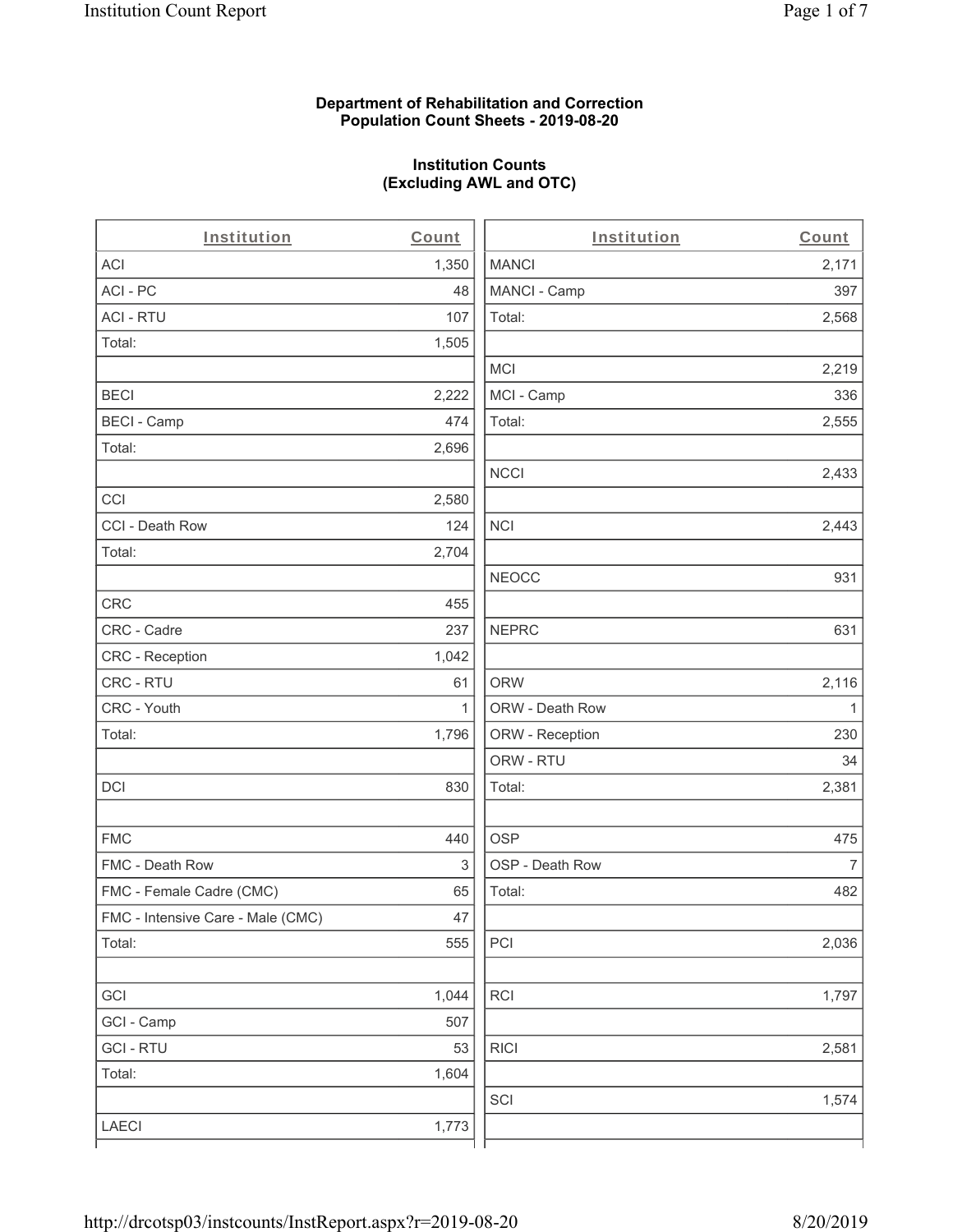|                          |       | <b>SOCF</b>    | 1,155                              |
|--------------------------|-------|----------------|------------------------------------|
| LECI                     | 2,045 | SOCF - RTU     | 71                                 |
| LECI - Camp              | 194   | Total:         | 1,226                              |
| Total:                   | 2,239 |                |                                    |
|                          |       | <b>TCI</b>     | 932                                |
| LOCI                     | 2,249 | TCI - Camp     | 440                                |
|                          |       | Total:         | 1,372                              |
| LORCI                    | 212   |                |                                    |
| LORCI - Cadre            | 142   | <b>TOCI</b>    | 749                                |
| <b>LORCI - Reception</b> | 1,137 | TOCI - PC      | 88                                 |
| Total:                   | 1,491 | Total:         | 837                                |
| <b>MACI</b>              | 1,012 | <b>WCI</b>     | 1,263                              |
| MACI - Minimum           | 1,196 | <b>WCI-RTU</b> | 31                                 |
| Total:                   | 2,208 | Total:         | 1,294                              |
|                          |       |                | <b>Total Population:</b><br>48,791 |

\* The Total Population includes 30 Offenders with Reason Codes 30 & 31. \*\* The Total Population includes 36 Offenders with Reason Code 0A.

# **Male Population by Security Level (Include AWL and Exclude OTC)**

| Security Level         |                   | <b>Body</b> | AWL | (-OTC) | Total  |
|------------------------|-------------------|-------------|-----|--------|--------|
| <b>Total Level E</b>   |                   | 1,008       | 10  | 9      | 1,009  |
| Total Level 4          |                   | 1,700       | 13  | 13     | 1,700  |
| Total Level 3          |                   | 11,498      | 172 | 156    | 11,514 |
| Total Level 2          |                   | 16,886      | 222 | 157    | 16,951 |
| Total Level 1          |                   | 13,564      | 143 | 77     | 13,630 |
| <b>Total Death Row</b> |                   | 136         | 0   | 0      | 136    |
|                        | <b>Total Male</b> | 44,792      | 560 | 412    | 44,940 |

#### **Female Population by Institution (Include AWL and Exclude OTC)**

| Institution              | <b>Body</b> | <b>AWL</b> | $-()$ | Total |
|--------------------------|-------------|------------|-------|-------|
| <b>DCI</b>               | 830         | 6          |       | 833   |
| <b>FMC</b>               | 19          |            |       | 22    |
| FMC - Female Cadre (CMC) | 65          |            |       | 65    |
| <b>NEPRC</b>             | 631         | 11         |       | 639   |
| <b>ORW</b>               | 2,115       | 33         | 20    | 2,128 |
| <b>ORW - Death Row</b>   |             |            |       |       |
|                          |             |            |       |       |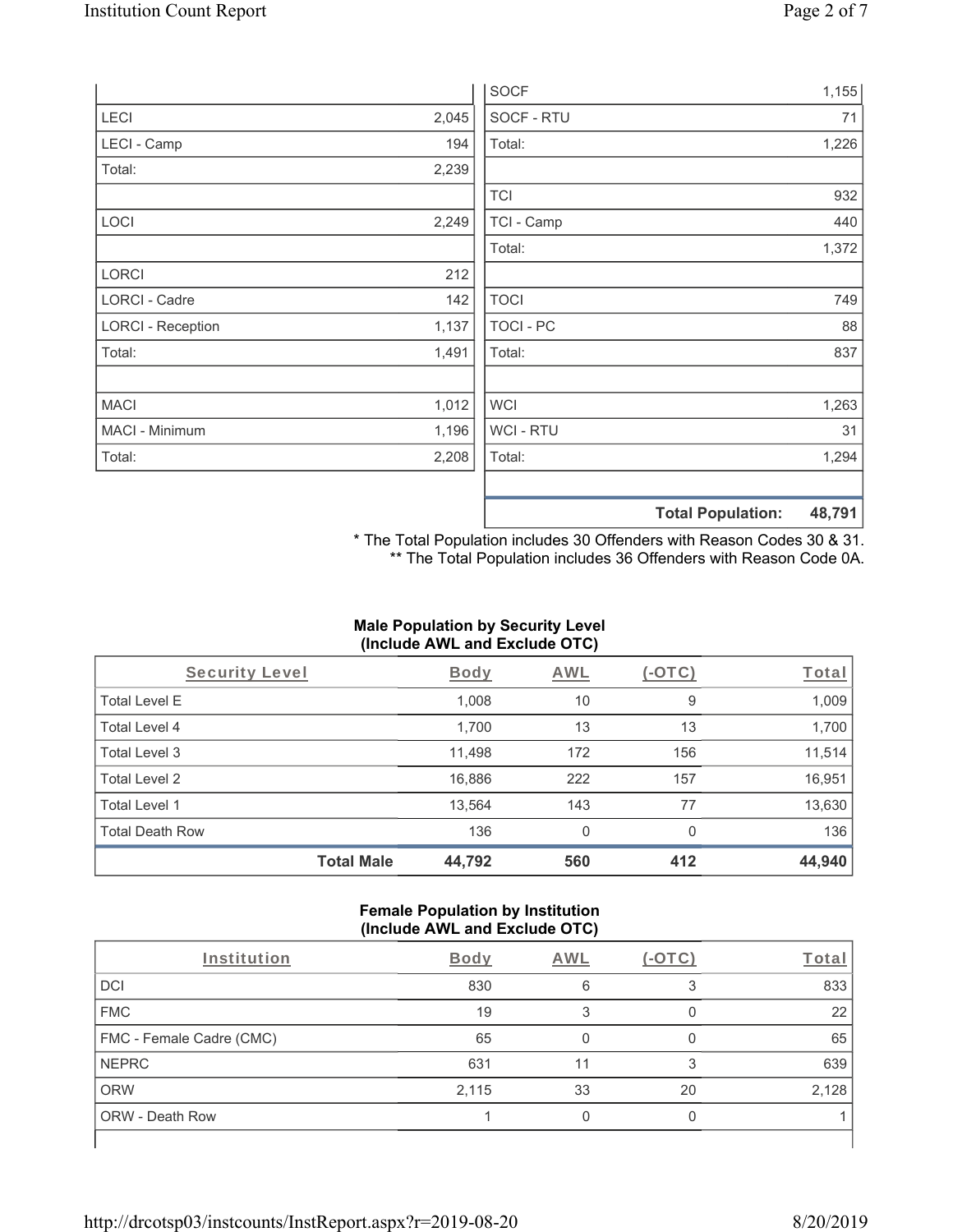| <b>ORW</b> - Reception |                          | 230    | 12  |     | 234    |
|------------------------|--------------------------|--------|-----|-----|--------|
| ORW - RTU              |                          | 34     |     |     | 34     |
|                        | <b>Total Female</b>      | 3.925  | 65  | 34  | 3,956  |
|                        |                          |        |     |     |        |
|                        | <b>Total Population:</b> | 48.717 | 625 | 446 | 48,896 |

#### **Male Population by Institution: Security Level 5 and E (Include AWL and Exclude OTC)**

| Institution  |                      | Body           | <b>AWL</b>          | $($ -OTC $)$        | Total          |
|--------------|----------------------|----------------|---------------------|---------------------|----------------|
| ACI          |                      | 5              | $\mathsf{O}\xspace$ | 0                   | 5              |
| ${\sf CRC}$  |                      | $\overline{2}$ | $\mathbf 0$         | $\mathsf{O}\xspace$ | $\sqrt{2}$     |
| CRC - RTU    |                      | $\,6\,$        | $\mathbf 0$         | $\mathsf{O}\xspace$ | $\,6\,$        |
| ${\sf FMC}$  |                      | $\mathfrak{Z}$ | $\mathbf 0$         | $\boldsymbol{0}$    | $\sqrt{3}$     |
| LECI         |                      | 18             | $\mathbf 0$         | 0                   | 18             |
| LORCI        |                      | $\overline{4}$ | $\mathsf{O}\xspace$ | $\mathsf 0$         | $\overline{4}$ |
| <b>MACI</b>  |                      | 26             | $\mathsf{O}\xspace$ | $\mathsf{O}\xspace$ | 26             |
| <b>MANCI</b> |                      | 11             | $\mathsf{O}\xspace$ | $\mathsf 0$         | 11             |
| <b>NEOCC</b> |                      | 13             | $\mathsf{O}\xspace$ | $\mathsf{O}\xspace$ | 13             |
| <b>OSP</b>   |                      | 354            | $\sqrt{2}$          | $\overline{2}$      | 354            |
| <b>RCI</b>   |                      | 15             | $\mathbf 0$         | $\mathsf 0$         | 15             |
| SOCF         |                      | 408            | $\,$ 5 $\,$         | $\mathbf 5$         | 408            |
| <b>TCI</b>   |                      | 1              | $\mathsf{O}\xspace$ | $\mathsf{O}\xspace$ | 1              |
| <b>TOCI</b>  |                      | 119            | $\overline{2}$      | 1                   | 120            |
| TOCI - PC    |                      | $\overline{2}$ | $\mathsf{O}\xspace$ | $\mathsf{O}\xspace$ | $\sqrt{2}$     |
| <b>WCI</b>   |                      | 14             | $\mathbf{1}$        | 1                   | 14             |
| WCI - RTU    |                      | $\overline{7}$ | $\boldsymbol{0}$    | $\boldsymbol{0}$    | $\overline{7}$ |
|              | <b>Total Level 5</b> | 1,008          | 10                  | 9                   | 1,009          |

# **Male Population by Institution: Security Level 4 (Include AWL and Exclude OTC)**

| Institution                       | Body | AWL | $-1$ | Total |
|-----------------------------------|------|-----|------|-------|
| ACI                               | 6    |     |      | 6     |
| CCI                               |      |     |      |       |
| CRC                               |      |     |      |       |
| CRC - Reception                   |      |     |      |       |
| CRC - RTU                         | 10   |     |      | 10    |
| <b>FMC</b>                        | ⌒    |     |      |       |
| FMC - Intensive Care - Male (CMC) |      |     |      |       |
| <b>LECI</b>                       | 6    |     |      | h     |
|                                   |      |     |      |       |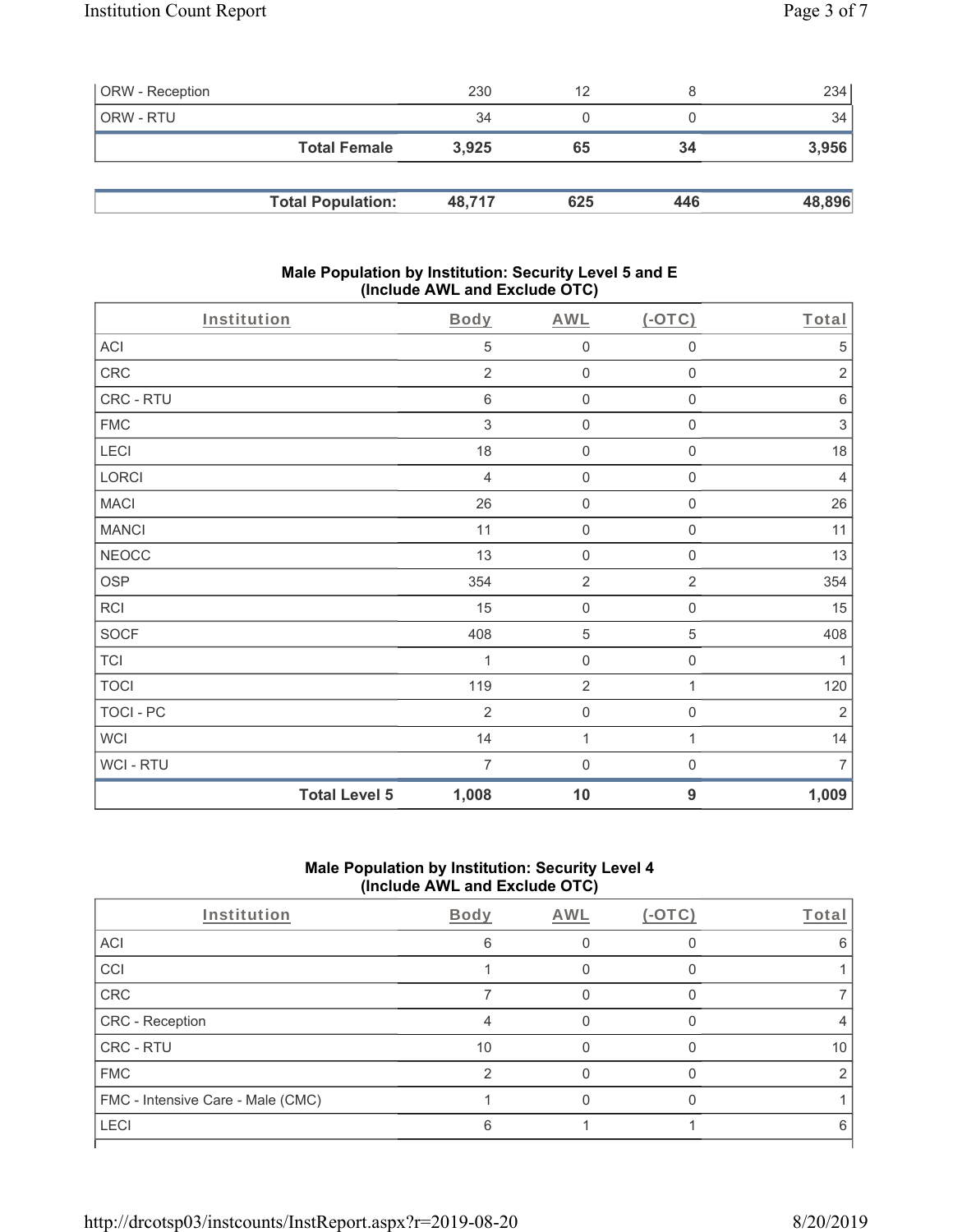| LOCI                     | $\mathbf 0$    | 4                   | $\overline{4}$ | $\mathsf{O}\xspace$ |
|--------------------------|----------------|---------------------|----------------|---------------------|
| LORCI                    | $10$           | $\boldsymbol{0}$    | $\mathbf 0$    | $10$                |
| <b>LORCI - Reception</b> | $\overline{2}$ | $\boldsymbol{0}$    | 0              | $\sqrt{2}$          |
| <b>MACI</b>              | 17             | 0                   | $\mathbf 0$    | 17                  |
| <b>MANCI</b>             | 57             | $\boldsymbol{0}$    | $\mathbf 0$    | 57                  |
| <b>NEOCC</b>             | 9              | 1                   |                | $\boldsymbol{9}$    |
| OSP                      | 99             | $\boldsymbol{0}$    | $\mathbf 0$    | 99                  |
| <b>RCI</b>               | 3              | $\mathsf{O}\xspace$ | $\mathbf 0$    | $\sqrt{3}$          |
| <b>SOCF</b>              | 740            | 4                   | 4              | 740                 |
| SOCF - RTU               | 71             | $\mathsf{O}\xspace$ | $\mathbf 0$    | 71                  |
| <b>TCI</b>               | 10             | $\mathsf{O}\xspace$ | $\overline{0}$ | 10                  |
| <b>TOCI</b>              | 617            | 3                   | 3              | 617                 |
| TOCI - PC                | 17             | $\mathsf{O}\xspace$ | $\mathbf 0$    | 17                  |
| <b>WCI</b>               | 5              | $\mathsf{O}\xspace$ | $\overline{0}$ | 5                   |
| WCI - RTU                | 6              | 0                   | $\Omega$       | 6                   |
| <b>Total Level 4</b>     | 1,700          | 13                  | 13             | 1,700               |

## **Male Population by Institution: Security Level 3 (Include AWL and Exclude OTC)**

| Institution                       | <b>Body</b> | <b>AWL</b>          | $(-OTC)$            | Total          |
|-----------------------------------|-------------|---------------------|---------------------|----------------|
| <b>ACI</b>                        | 20          | 1                   | $\mathsf{O}\xspace$ | 21             |
| ACI-PC                            | 10          | $\mathbf 0$         | $\mathsf 0$         | 10             |
| <b>BECI</b>                       | 4           | $\boldsymbol{0}$    | $\mathsf{O}\xspace$ | 4              |
| CCI                               | 1           | $\mathbf 0$         | $\mathbf 0$         | 1              |
| <b>CRC</b>                        | 281         | $\overline{7}$      | $\overline{7}$      | 281            |
| CRC - Cadre                       | 24          | $\mathbf 0$         | $\mathsf{O}\xspace$ | 24             |
| CRC - Reception                   | 730         | 19                  | 17                  | 732            |
| CRC - RTU                         | 44          | $\mathbf 0$         | $\mathbf 0$         | 44             |
| CRC - Youth                       | 1           | $\mathbf 0$         | $\mathbf 0$         | 1              |
| <b>FMC</b>                        | 6           | $\mathbf 0$         | $\mathsf{O}\xspace$ | $\,6\,$        |
| FMC - Intensive Care - Male (CMC) | 4           | $\mathsf{O}\xspace$ | $\mathsf{O}\xspace$ | $\overline{4}$ |
| GCI                               | 1           | $\mathbf 0$         | $\mathbf 0$         | 1              |
| <b>LAECI</b>                      | 10          | $\mathbf 0$         | $\mathbf 0$         | 10             |
| LECI                              | 1,965       | 24                  | 18                  | 1,971          |
| LORCI                             | 50          | 50                  | 50                  | 50             |
| LORCI - Cadre                     | 9           | $\mathbf 0$         | $\mathbf 0$         | $9\,$          |
| <b>LORCI - Reception</b>          | 751         | 1                   | $\mathbf 0$         | 752            |
| <b>MACI</b>                       | 860         | $\overline{2}$      | $\overline{2}$      | 860            |
| <b>MANCI</b>                      | 2,025       | 27                  | 27                  | 2,025          |
| <b>NCCI</b>                       | 7           | 1                   | 1                   | $\overline{7}$ |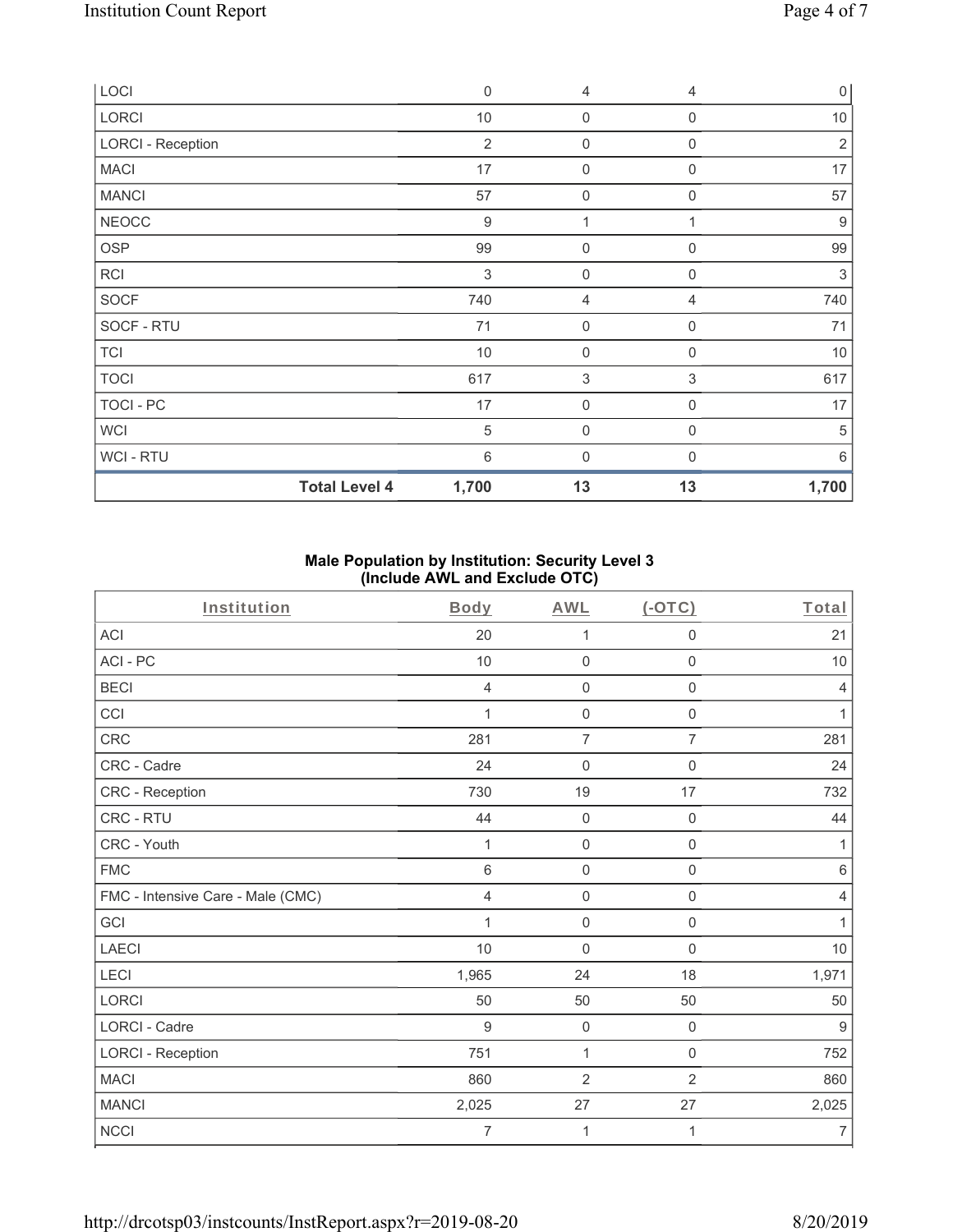| <b>NCI</b>       |                      | 1              | 0                | $\mathbf 0$  | 1 <sup>1</sup> |
|------------------|----------------------|----------------|------------------|--------------|----------------|
| <b>NEOCC</b>     |                      | 894            | 4                | 4            | 894            |
| OSP              |                      | 1              | $\mathbf 0$      | 0            | 1              |
| PCI              |                      | 39             | $\overline{2}$   | 0            | 41             |
| RCI              |                      | 1,580          | 16               | 13           | 1,583          |
| <b>RICI</b>      |                      | $\overline{4}$ | 1                | 1            | $\overline{4}$ |
| <b>SOCF</b>      |                      | $\overline{4}$ | $\mathbf 0$      | 0            | 4              |
| <b>TCI</b>       |                      | 856            | 4                | 4            | 856            |
| TCI - Camp       |                      | 1              | $\boldsymbol{0}$ | 0            | 1              |
| <b>TOCI</b>      |                      | 13             | $\mathbf 0$      | 0            | 13             |
| <b>TOCI - PC</b> |                      | 69             | $\mathbf{0}$     | $\Omega$     | 69             |
| <b>WCI</b>       |                      | 1,217          | 13               | 12           | 1,218          |
| WCI - RTU        |                      | 16             | $\mathbf 0$      | $\mathbf{0}$ | 16             |
|                  | <b>Total Level 3</b> | 11,498         | 172              | 156          | 11,514         |

## **Male Population by Institution: Security Level 2 (Include AWL and Exclude OTC)**

| Institution                       | Body         | <b>AWL</b>                | $(-OTC)$            | Total        |
|-----------------------------------|--------------|---------------------------|---------------------|--------------|
| ACI                               | 767          | $\overline{4}$            | 1                   | 770          |
| ACI-PC                            | 27           | $\mathsf 0$               | $\mathbf 0$         | 27           |
| <b>ACI - RTU</b>                  | 78           | $\mathsf 0$               | $\mathbf 0$         | 78           |
| <b>BECI</b>                       | 1,589        | 21                        | 13                  | 1,597        |
| CCI                               | 2,024        | 13                        | 9                   | 2,028        |
| <b>CRC</b>                        | 79           | $\overline{4}$            | $\mathfrak{S}$      | 80           |
| CRC - Cadre                       | 213          | $\mathsf 0$               | $\mathsf{O}\xspace$ | 213          |
| <b>CRC</b> - Reception            | 182          | $\boldsymbol{9}$          | $\,8\,$             | 183          |
| CRC - RTU                         | 1            | $\mathsf{O}\xspace$       | 0                   | $\mathbf{1}$ |
| <b>FMC</b>                        | 11           | $\mathbf{1}$              | $\mathsf 0$         | 12           |
| FMC - Intensive Care - Male (CMC) | 12           | $\mathsf 0$               | $\mathsf{O}\xspace$ | 12           |
| GCI                               | 392          | $\,$ 3 $\,$               | 1                   | 394          |
| GCI - Camp                        | $\mathbf{1}$ | $\mathsf{O}\xspace$       | $\mathsf{O}\xspace$ | 1            |
| <b>GCI-RTU</b>                    | 40           | $\mathsf{O}\xspace$       | 0                   | 40           |
| <b>LAECI</b>                      | 1,165        | 19                        | 19                  | 1,165        |
| LECI                              | 55           | $\mathbf{1}$              | $\mathsf{O}\xspace$ | 56           |
| LOCI                              | 1,349        | 11                        | 8                   | 1,352        |
| <b>LORCI</b>                      | 139          | 24                        | 18                  | 145          |
| <b>LORCI - Cadre</b>              | 130          | $\mathsf{O}\xspace$       | $\mathbf 0$         | 130          |
| <b>LORCI - Reception</b>          | 260          | $\overline{2}$            | $\mathbf{1}$        | 261          |
| <b>MACI</b>                       | 109          | $\ensuremath{\mathsf{3}}$ | $\mathfrak{S}$      | 109          |
| <b>MANCI</b>                      | 52           | 1                         | 1                   | 52           |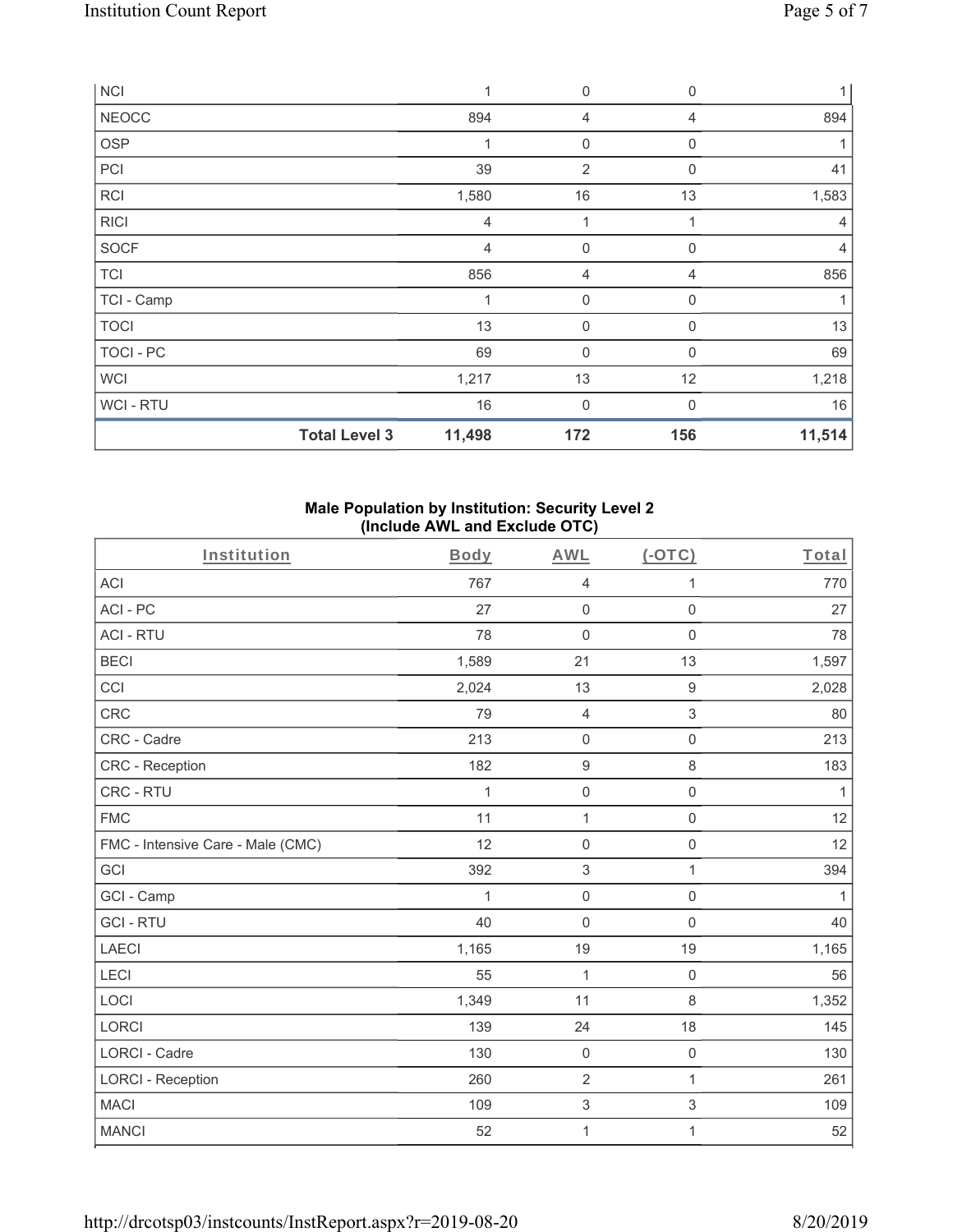|              | <b>Total Level 2</b> | 16,886         | 222         | 157          | 16,951       |
|--------------|----------------------|----------------|-------------|--------------|--------------|
| <b>WCI</b>   |                      | 27             | 1           | $\mathbf{0}$ | 28           |
| TCI - Camp   |                      | 3              | 0           | $\mathbf{0}$ | $\mathbf{3}$ |
| <b>TCI</b>   |                      | 24             | $\mathbf 0$ | $\mathbf 0$  | 24           |
| <b>SOCF</b>  |                      | $\overline{2}$ | 0           | 0            | 2            |
| SCI          |                      | 1,083          | 12          | 12           | 1,083        |
| <b>RICI</b>  |                      | 1,454          | 24          | 14           | 1,464        |
| <b>RCI</b>   |                      | 198            | 1           | 0            | 199          |
| PCI          |                      | 920            | 9           | 1            | 928          |
| <b>NEOCC</b> |                      | 15             | 0           | $\mathbf 0$  | 15           |
| <b>NCI</b>   |                      | 1,610          | 29          | 26           | 1,613        |
| <b>NCCI</b>  |                      | 1,191          | 14          | 9            | 1,196        |
| <b>MCI</b>   |                      | 1,684          | 16          | 10           | 1,690        |

#### **Male Population by Institution: Security Level 1 (Include AWL and Exclude OTC)**

| Institution                       | Body             | <b>AWL</b>          | $(-OTC)$            | Total        |
|-----------------------------------|------------------|---------------------|---------------------|--------------|
| <b>ACI</b>                        | 552              | $\overline{4}$      | $\overline{2}$      | 554          |
| ACI-PC                            | 11               | $\mathsf{O}\xspace$ | $\mathsf{O}\xspace$ | 11           |
| <b>ACI - RTU</b>                  | 29               | $\mathsf{O}\xspace$ | $\mathsf{O}\xspace$ | 29           |
| <b>BECI</b>                       | 627              | $\boldsymbol{9}$    | 4                   | 632          |
| <b>BECI - Camp</b>                | 473              | $\mathbf 1$         | $\mathbf{1}$        | 473          |
| CCI                               | 553              | $\overline{7}$      | $\overline{2}$      | 558          |
| CRC                               | 25               | $\mathsf{O}\xspace$ | $\mathsf{O}\xspace$ | 25           |
| CRC - Reception                   | 122              | 5                   | 5                   | 122          |
| <b>FMC</b>                        | 399              | $\overline{2}$      | $\overline{2}$      | 399          |
| FMC - Intensive Care - Male (CMC) | 30               | $\mathsf{O}\xspace$ | $\mathsf{O}\xspace$ | 30           |
| GCI                               | 651              | $\overline{7}$      | $\overline{2}$      | 656          |
| GCI - Camp                        | 506              | $\mathbf 0$         | $\mathsf{O}\xspace$ | 506          |
| <b>GCI-RTU</b>                    | 13               | $\mathsf{O}\xspace$ | $\mathbf 0$         | 13           |
| <b>LAECI</b>                      | 598              | 11                  | 6                   | 603          |
| LECI                              | 1                | $\mathbf 1$         | 1                   | $\mathbf{1}$ |
| LECI - Camp                       | 194              | $\mathbf 0$         | $\mathsf{O}\xspace$ | 194          |
| LOCI                              | 900              | $\boldsymbol{9}$    | 3                   | 906          |
| <b>LORCI</b>                      | $\boldsymbol{9}$ | $\,8\,$             | $\overline{7}$      | 10           |
| <b>LORCI - Cadre</b>              | 3                | $\mathsf{O}\xspace$ | $\mathsf 0$         | $\sqrt{3}$   |
| <b>LORCI - Reception</b>          | 124              | $\mathbf 0$         | $\mathbf 0$         | 124          |
| MACI - Minimum                    | 1,196            | $\,8\,$             | 6                   | 1,198        |
| <b>MANCI</b>                      | 26               | 4                   | 3                   | 27           |
| MANCI - Camp                      | 397              | $\overline{2}$      | $\overline{2}$      | 397          |